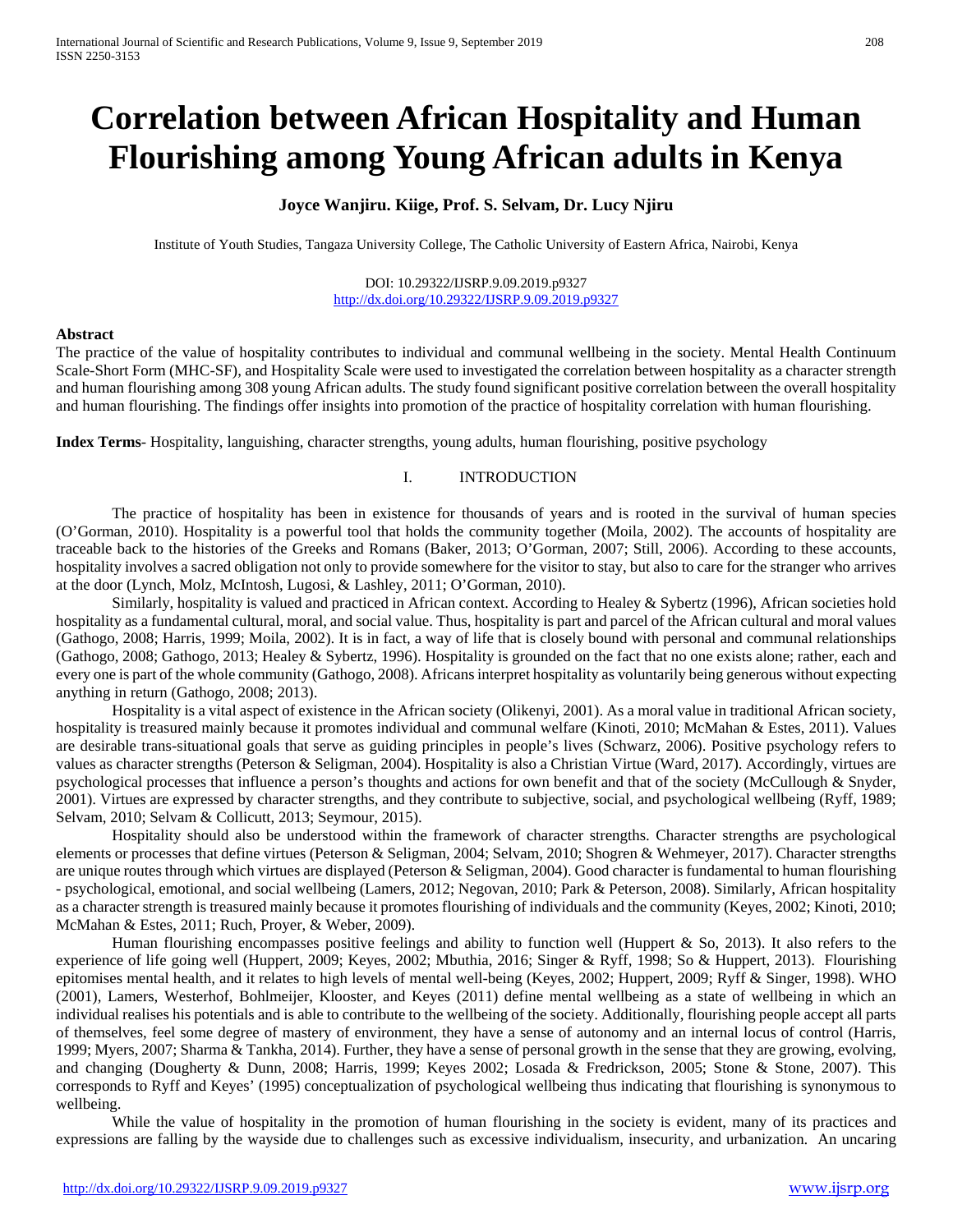attitude has replaced the caring attitude for the other thus affecting the original spirit of African hospitality (Mutugi, 2001). A telling example are the many signs in front of urban houses that say "mbwa kali" (Swahili for "fierce dog") even when the house does not have a dog (Healey & Sybertz, 1996). Moreover, unlike in the early African traditions where the door was always open for the visitor (Healey & Sybertz, 1996), the modern homes are secured with strong walls and fortified gates.

Consequently, the caring concern for the 'other' is waning away, paving way to sufferings due to ills such as terrorism, war, hunger, and death, leading to languishing in the society due to mental disorders such as depression, stress, and post-traumatic stress disorder (Harris, 1999). For instance, Nakuru county and in a special way Molo and Elburgon sub-counties have suffered greatly as a result of problems such as post-election violence, a clear indication of the absence of the caring concern of the other person. A burning question is whether the shift in the understanding and expression of hospitality among societies has contributed to these kinds of ills.

Additionally, modern economic pressures, task-oriented lifestyle technology, materialism, permissiveness, and science pose challenge to hospitality (Healey & Sybertz, 1996). The pressure of work, making money, and time are competing against the African traditions of personal relationships (Mutugi, 2001). As such, due to the permissive atmosphere in the society, one may find young people failing to respect the law of the land as well as the cultural norms that emphasized the caring of the other (Mutugi, 2001). This gives way to vices such as crime, marriage breakages, abortion, irresponsible parenthood, and increase in street children being witnessed in our modern towns and cities, all of which are against the spirit of African hospitality (Mutugi, 2001).

The study focused on the relationship between hospitality as a character strength and human flourishing among young African adults. The virtue of hospitality is so deeply rooted even among the youth (Chinchen, 2000). In a study of 225 first- year students at the University of Nairobi aged 20-25, 82 % positively responded to the question, "Are African values like hospitality, honesty, and charity very important?" (Mwikamba, 1999; Loginova, Gavrilyuk, & Zhivaeva, 2013). Young adulthood is a period when most young adults are at their peak and the body functions well (Crandell, Crandell, & Vander Zanden, 2012). The Kenyan constitution of 2010 defines young adults (youth) as being persons between the ages of 18 and 35 years. This is also referred to as a period of transition to adulthood in human development marked by indicators such as departure from school, entering into job market, leaving parental home, marriage, and starting own family (Juarez & Gayet, 2014). Young adulthood stage is characterised by some key features that include; other-focus, experimentation/possibilities, instability, feeling in-between, self-focus, and identity exploration (Arnett, 2004; Lanctot & Poulin, 2017). One of the major characteristic of a well-adjusted young adult is the internalization of one's values (Harris, 1999; Nelson & Padilla-Walker, 2013). Layland, Hill, and Nelson (2018) observe that flourishing during young adulthood is connected to internalizing one's own set of values and beliefs, and taking responsibility toward others in the society.

#### **Statement of the Problem**

The sense of hospitality is one of the African basic elements of relations that is still enduring. It is the willingness to give, to help, to assist, to care, to love, and to carry each other's burdens without necessarily rewards or profits as the motivating factors (Gathogo, 2006; 2008). Essentially, hospitality is among the cardinal values of an indigenous African man that contributes to healthy interpersonal relationships, as well as communal and individual flourishing (Ezenweke & Nwadialor, 2013; Kinoti, 2010). Values are categorized as character strengths, and they contribute to human flourishing (Lopez & Synder, 2007; Keyes, Fredrickson, & Park, 2012; Peterson & Seligman, 2004; Selvam, 2010). However, there has been a marked shift in the understanding and expression of hospitality among societies today. Hospitality is a perennial value in all cultures, but it is being altered as a result of modernization exhibited through trends like urbanization (Healey & Sybertz, 1996; Meler & Lemmer, 2015). Due to the work and demands of urban life, people have less time to welcome others to their homes and offer hospitality (Healey & Sybertz, 1996). This realization was the main reason for this study. However, psychological literature on hospitality as a character and its contribution to human flourishing are limited. Instead, too much of the emphasis is on hospitality as an industry.

## **Objective of the Study**

The study sought to:

1. Find out the correlation between hospitality as a character strength and human flourishing among young African adults.

## **Research Question**

i. Was there a correlation between hospitality and human flourishing among young African adults in Nairobi and Nakuru counties?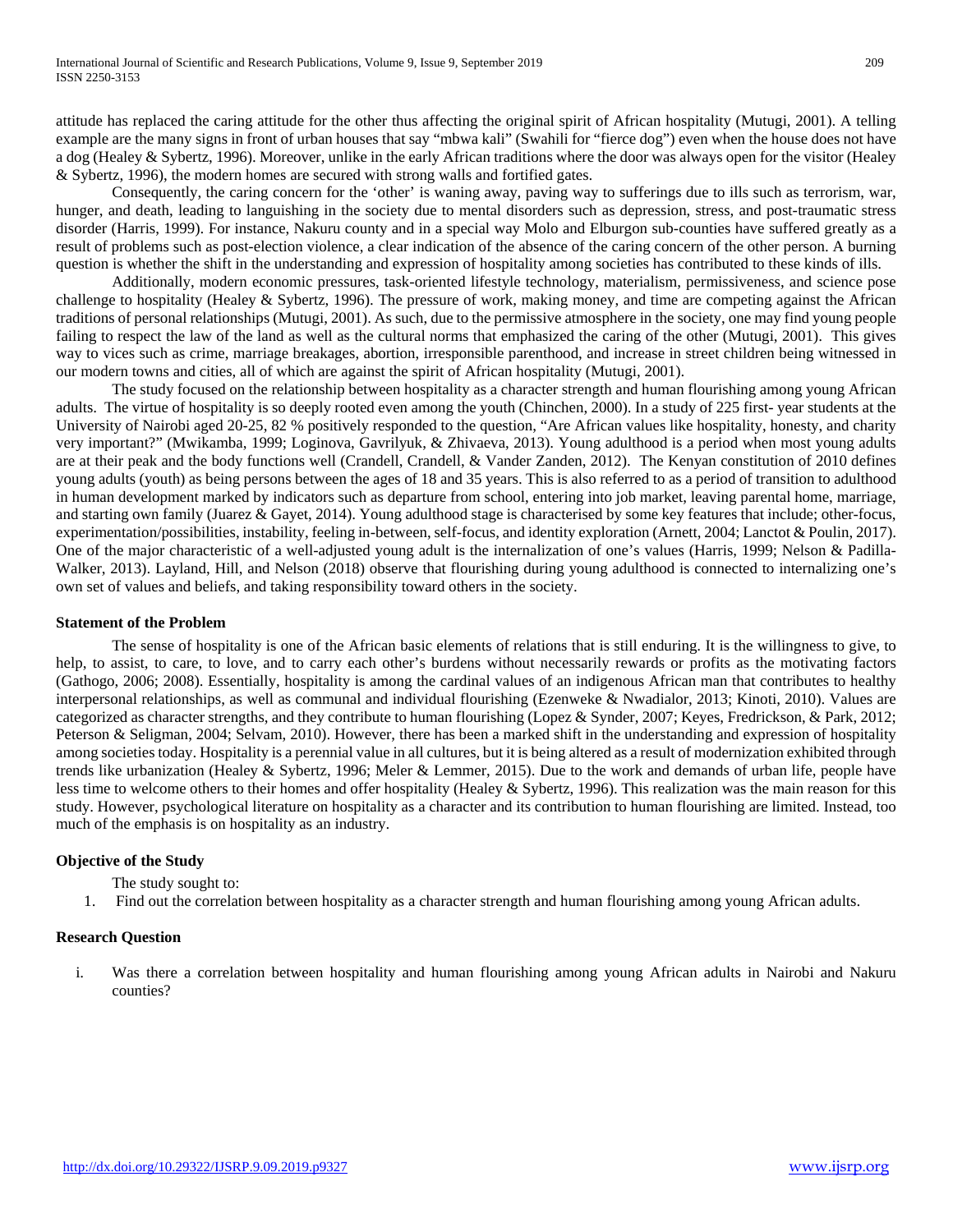#### II. LITERATURE REVIEW

#### **Introduction**

This chapter is divided into two: theoretical and empirical literature review. The theoretical review brings to fore some existing theoretical perspectives that inform this study. These include: positive psychology perspectives, character strengths, as well as hospitality as a character strength. The empirical literature focuses on correlation between hospitality as a character strength and human flourishing.

#### **Positive Psychology Perspective**

This section presents literature on positive psychology. According to Major (2013**),** and Bartram and Boniwell (2007) positive psychology makes life worth-living. Positive psychology is the scientific study of wellbeing and optimal functioning that focuses on character strengths, positive emotions, and positively enabling institutions (Keyes, Fredrickson, & Park, 2012; Seligman & Csikszentmihalyi, 2000). Its goals are to identify and improve the human strengths and virtues that allow individuals and communities to flourish, thus making life worth-living (Froh, 2004). The basis of positive psychology provides a comprehensive scheme for describing and understanding the wellbeing of an individual or the community (McMahan & Estes, 2011; Muller & Ruch, 2011; Seymour, 2015). Research and intervention based therapy within positive psychology are guided by a list of core virtues and character strengths that promote human wellbeing (Keyes, Fredrickson, & Park, 2012; Lopez & Synder, 2007 Niemiec, 2013; Peterson & Seligman, 2004; Peterson, 2006; Seligman, Rashid & Park, 2006; Ruch, Proyer & Weber, 2009; Selvam, 2010; Titus, 2015). Consequently, the most noteworthy mission within positive psychology is to understand and inspire the human flourishing (Czikszentmihalyi & Seligman, 2000; Edwards, 2013; Muller & Ruch, 2011).

The perspectives of positive psychology are relevant to this study because it holds that virtues and character strengths bring about human flourishing; that is, they contribute to the wellbeing of human person (Keyes, Fredrickson, & Park, 2012; Lopez & Synder, 2007; Niemiec, 2013; Park & Peterson, 2008; Peterson & Seligman, 2004; Ruch, Proyer & Weber, 2009; Titus, 2016;). Hospitality is perceived as a Christian virtue and value (Peterson & Seligman, 2004). Healey and Sybertz (1996) argue, that the virtue of hospitality is valued and practiced across different African cultures and traditions. This brings about the universality of hospitality as a character strength (Edwards, 2013; Peterson & Seligman, 2004; Ruch, Proyer & Weber, 2009). If the practice of character strengths is believed to contribute to wellbeing, then the practice of hospitality, which is also perceived as a Christian virtue and value, and thus a character strength, conversely contributes to wellbeing (Peterson & Seligman, 2004; Titus, 2016; Ward, 2017).

#### **Character Strengths**

Character strengths are psychological processes that describe virtues (Brdar, Anic, & Rijav, 2011; Niemec, 2013; Park & Peterson; 2009; Peterson & Seligman, 2004; Selvam, 2010). Character refers to those aspects of personality that are morally valued (Park & Peterson, 2008). Character is the entire set of positive traits that have appeared across cultures and throughout history as the psychological pathways or mechanisms that define the virtues (Park & Peterson, 2008; Park & Peterson; 2009; Peterson & Seligman, 2004). Further, character strengths are also the subcategories of personality on which moral value is placed (Park & Peterson, 2008). According to Peterson and Seligman (2004), Peterson, Park (2006), and Yearley (1990), character strengths are viewed as a person's nature to desire, feel, and act that involves the use of judgement and leads to recognizable human flourishing. Additionally, character strengths epitomise what virtues we can choose to do or live in order to lead to a flourishing life (Yearley, 1990). Good character is at the core of positive human development (Park & Peterson, 2008). Similar to character strengths, Africans perceive hospitality as moral and cultural values that are real, as well as a way of life (Gathogo, 2006; Harris, 1999; Moila, 2002). The following criteria is used for determining whether a positive characteristic fits in the categories of character strengths (Peterson & Seligman, 2004).

The first criterion is concerned with the ubiquity of a strength, which means that it is extensively recognized across cultures. Secondly, a character strength contributes to individual gratification, satisfaction and happiness (Peterson, 2006). Thirdly, a character strength is morally valued in its own right and not noticed because of the outcome it may produce (Peterson & Seligman, 2004). A fourth criterion states that the showing of a strength by one person does not diminish other people; rather it raises those who witness it, producing feelings of admiration, and not jealousy (Peterson & Seligman, 2004). This means that people are attracted to virtuous actions, and good character are sort of admirable characteristics to which most can and do aspire (Peterson & Seligman, 2004).

The fifth criterion is that, being able to express the opposite of a recognized strength in an appropriate way counts against regarding it as a character strength. This means that it has obvious antonyms that are negative (Peterson & Seligman, 2004). The sixth criterion is that, a strength needs to be visible in the variety of a person's behaviour- thoughts, feelings, and/or actions, in such a way that it is measurable. It should be trait-like in the sense that it can be generalized across situations and is stable across time (Harris, 1999; Peterson & Seligman, 2004).

The seventh criterion is that, strengths differ in terms of being constant (tonic) as opposed to phasic (diminishing depending on their use) (Peterson & Seligman, 2004). A constant characteristic for instance kindness, shows itself steadily in a variety of contexts, which means it is measurable as a trait, whereas a phasic characteristic comes and goes because it is relevant only in certain contexts (Peterson & Seligman, 2004). Another criterion is that the strength is distinctive, that is, it is conceptually and empirically essential with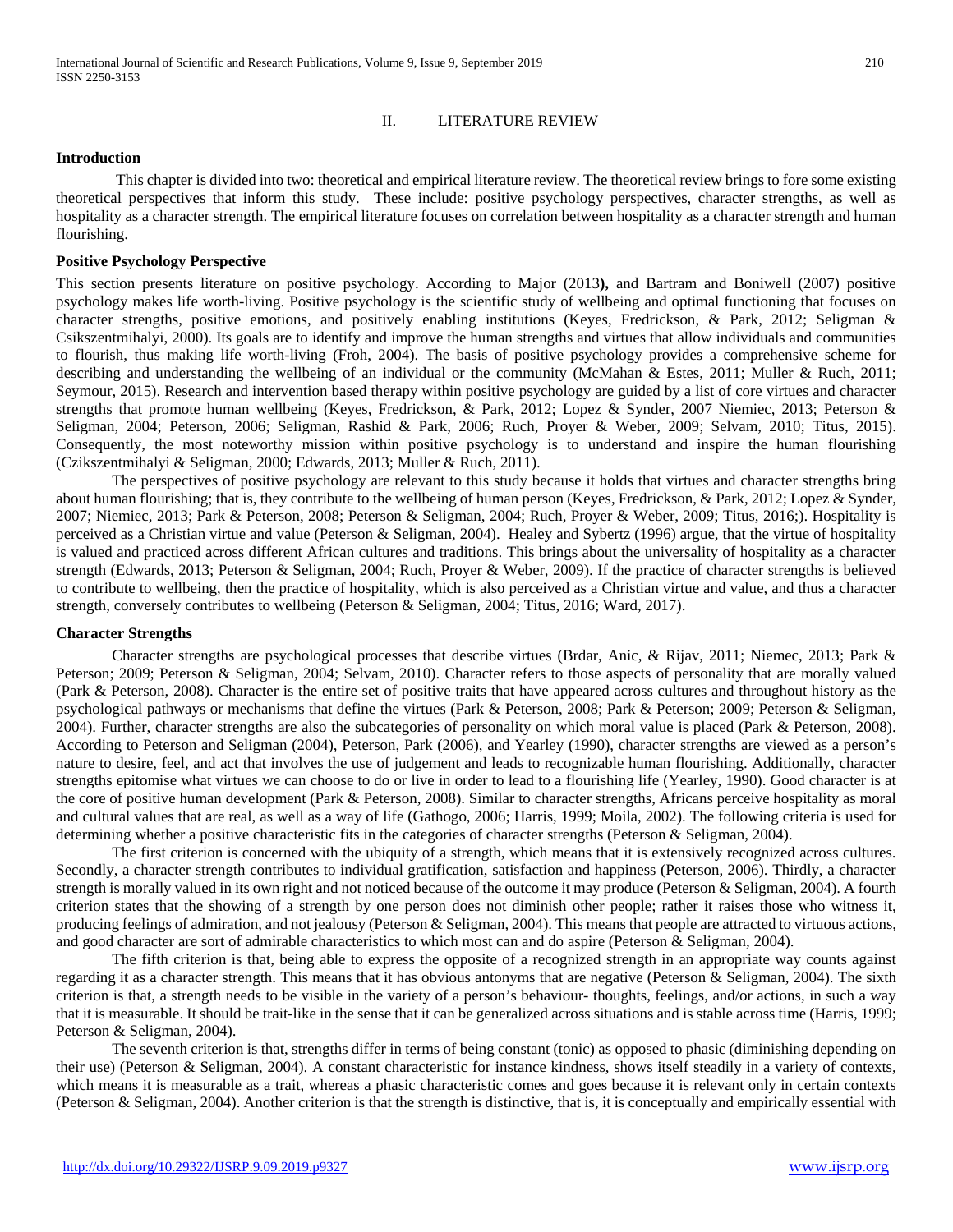International Journal of Scientific and Research Publications, Volume 9, Issue 9, September 2019 211 ISSN 2250-3153

other character strengths. In the eighth criterion a character strength is strikingly active in some individuals (Harris, 1999; Peterson  $\&$ Seligman, 2004). For instance, different cultures highlight strength of character by providing stories, parables, creeds, sayings, pledges, poems, and songs that feature people who convincingly demonstrate a given positive trait (Burrell, 1997; Kilpatrick, Wolfe, & Wolfe, 1994).

The ninth criterion for a character strength is that, some children or youth are capable of showing it. Conversely, another criterion is the existence of selective absence whereby the strength of character is totally missing in some individuals (Peterson & Seligman, 2004). Finally, the larger society provides institutions that become favourable milieu for societal practices and rituals that try to cultivate and sustain the practice of virtues and character strengths (Keyes, Fredrickson, & Park, 2012; Lopez & Synder, 2007; Niemiec, 2013; Peterson & Seligman, 2004; Ruch, Proyer, & Weber, 2009; Titus, 2016). For instance, with clear guidance, children and adolescents are allowed to demonstrate and develop a valued characteristic in a safe environment (Unell & Wyckoff, 1995).

Similarly, hospitality satisfies four criteria that determines a character strength (Peterson & Seligman, 2004). Firstly, the virtue of hospitality is valued and practiced across different African cultures and traditions (Healey & Sybertz, 1996). This brings about the universality of hospitality as a character strength, which means it is widely recognized across cultures (Ruch, Proyer, & Weber, 2009; Edwards, 2013). Secondly, hospitality is morally valued. According to Harris (1999) and Moila (2002), Africans perceive hospitality as a cultural and moral value that is not abstract but a way of life. Thirdly, hospitality contributes to individual gratification, satisfaction, and happiness (Peterson, 2000). For instance, in Lashley's study on hospitality and hospitableness, one of the respondents admitted feeling happy by seeing the smile on the faces of the guests (Lashley, 2015). Additionally, hospitality does not diminish other people; rather, it raises those who witness it (Peterson & Seligman, 2004). For instance, according to Camargo (2015), hospitality brings about feelings of integration with the society, feelings of being cared for by loved ones, and being satisfied with one's social networks. Thus, hospitality is really robustly linked to human wellbeing and flourishing (Park & Peterson, 2006), and it is treasured by peoples of the world. This reality makes it a human virtue that is worth cultivating in the young as well as older members of the society.

#### **Hospitality as a Character Strength**

The genesis of the term hospitality can be traced to ancient times with its roots in Proto-Indo-European hypothetical language (O'Gorman, 2007). The word hospitality is derived from a Greek word *ghos-ti*, which means stranger, guest, and host (American Heritage Dictionary, 2001). In the ancient times, hospitality was perceived as fundamentally organic and important part of the society revealing a lot about their cultural values and beliefs (O'Gorman, 2005). Additionally, hospitality was viewed as an honorable tradition that is central to human effort (O'Gorman, 2005). In ancient Greece, hospitality was a way of revering the gods, which was so essential to civilized life (O'Gorman, 2005).

In medieval times, hospitality was perceived as not only offering free accommodation to strangers and travelers, but also being compassionate to others in monasteries, guesthouses, and hospitals (Hockert, 2015). Later on, hospitality acquired new conceptualizations such as mutual duty to protect, receive, accommodate, and feed each other, as well as receiving others, especially the disadvantaged without seeking compensation (Hockert,2015). According to Heal (1990), the duty to be hospitable to foreigners was a deeply held belief in early modern England. People used a series of private actions to express hospitality (Heal, 1984). Additionally, the offering of hospitality and the treatment accorded to travelers was an important value (Heal, 1990).

The Greek people assumed that true hospitality did not mind who the visitor was, or their apparent position in life. Generous hospitality spontaneously given to a stranger was the same as that accorded to a god (O'Gorman, 2007). The Greeks believed that human beings were rewarded with preferential treatment by the gods because of their honorable behavior (O'Gorman, 2005). Additionally, hospitality provides the motivation to pursue the virtue of hospitableness (Telfer, 1996). On another plane, violation of hospitality brought wraths of the gods (O'Gorman, 2005). The ancient Romans kept the law of hospitality and the custom of hospitality was common to all nations in Italy (Julian, 2012). Similar to the Greeks, violation of hospitality was considered sinful and a great crime in Rome (O'Gorman, 2007).

On the contrary, however, Gathogo (2003) found out in his study on 'Christ's Hospitality' that, in some European contexts, uninvited guests are often perceived as disturbance of one's program. Making unexpected visits is deemed as being impolite. In the same study, some respondents observed that having strangers in one's hospitality is not a well-developed concept particularly in modern central and Northern Europe (Gathogo, 2006). In German culture for instance, unexpected visits during meal time are viewed as being rude. Further, fences surround houses and children are not encouraged to go into other people's compounds (Gathogo, 2006). This is a similar situation in some places in the United States of America, where the law allows owners to shoot trespasser who steps on their ground (Fuerman, 2016; Gathogo, 2003; Gathogo, 2006; Keyes, 2002). According to Gathogo (2003), the German presence of fence that prevents the visitor from getting into the compound is a strong symbol in itself.

Similarly, Africans perceive hospitality as a basic element in human relations that persists till today, and essentially, it is among the fundamental values of a native African man (Ezenweke & Nwadialor, 2013). Africans view hospitality as generosity voluntarily given without expecting anything in return (Derrida, 1998; Gathogo, 2006). It is the willingness to love, to give, to assist, to help, and to carry each other's burden without necessarily profit or reward as the motivating factors (Gathogo, 2008). Africans based hospitality on the fact that no one exists alone; rather, each and every one is part of the whole community (Gathogo, 2006; 2008; 2013). Further, hospitality portrayed people depending on each other in the community where there is communal readiness to assist each other (Mbiti, 2015).

Furthermore, Africans expressed hospitality by leaving whatever one is doing to welcome the visitor, make the guest feel at home, enjoy a friendly conversation, and serve food and drink (Healey &Sybertz, 1996). Africans express hospitality through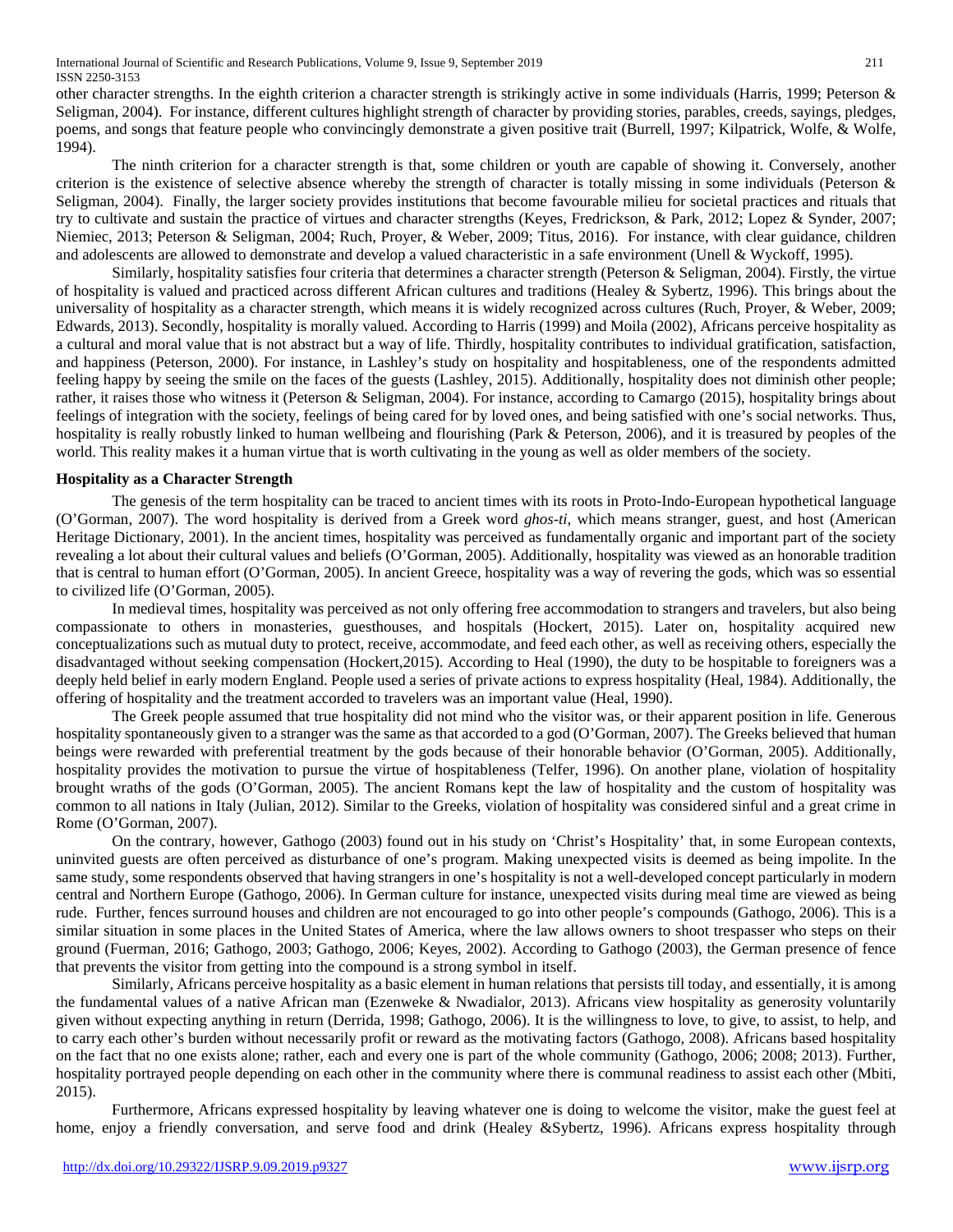International Journal of Scientific and Research Publications, Volume 9, Issue 9, September 2019 212 ISSN 2250-3153

interdependence where the contribution of every member of the society is important and necessary (Mutugi, 2013). By so doing, hospitality manifests the African sense of communality (Mutugi, 2013). Additionally, traditional Africans extend both hands in welcome of the visitor as a symbol of hospitality (Healey &Sybertz, 1996). In the traditional African cultures, all people are welcomed and the feeling of togetherness among the people surpasses all forms of formal invitations (Ambe, 1993). Thus, even when guests come without an invitation, the door is always open. The householder shows kindness and welcomes them with open hands and arms (Healey &Sybertz, 1996).

In Kenya among the Agikuyu traditional society, the practice of hospitality is a duty and a customary rule which requires that visitors and travelers of all genders be fed and if necessary, be provided with somewhere to sleep (Kinoti, 2010). Hospitality has some great contribution to the wellbeing of the individuals and society (Cohn, Fredrickson, Brown, Mikels, & Conway, 2009; Kinoti, 2010; McMahan & Estes, 2011; Ruch, Proyer & Weber, 2009). Furthermore, Kinoti observes that hospitality was so common and warmhearted among the Agikuyu that nobody was worried about food while on a journey, and indeed, neighbours never refused to lend (Kinoti, 2010). According to the Agikuyu community, the expression of hospitality was based on three aspects: spontaneous giving, offering a meal to a visitor, and speed. Spontaneous giving refers to giving away willingly what belongs to one. Giving is a gesture expected of anyone who receives visitors at home (Kinoti, 2010).

A hospitable person does not wait to be visited, sometimes householders persuade a passer-by to stop and have something to bite (Kinoti, 2010). For instance, it was a common gesture in Agikuyu culture for a person to send someone else in order to offer him hospitality. As Kinoti (2010) found out, when an elder slaughtered a bull, he sent for young men of the neighbourhood to come and stretch out the hide to dry. This gave the elder an opportunity to offer hospitality to the young men as prescribed by custom (Kinoti, 2010). The traditional Agikuyu were quick to serve their visitors. Indeed, quick service was the essence of hospitality, and the sense of urgency put into matter of being hospitable distinguished the generous person from the stingy person (Kinoti, 2010).

## **Young Adults, Character Strengths, and Hospitality**

The ultimate aim of parents, educators and societies is to raise virtuous children (Park & Peterson, 2005). Identification and cultivation of character strengths (virtues) in children and youth are among the chief interests of educators, philosophers, and theologians across different cultures and eras (Park & Peterson, 2005). According to Seligman (2002), positive psychology emphasizes building the good life by identifying and fostering individual strength of character. Good character is critical for lifelong optimal human development (Colby, James, & Hart, 1998). Additionally, good character is at the core of positive youth development, and it is what parents look for in their children, what siblings look for in their brothers and sisters, what friends look for in each other, and what teachers look for in their students (Park & Peterson, 2005). Accordingly, the practice of character strengths is linked to positive youth development including desirable outcomes such as school achievement, vocational aspirations, good interpersonal relations, and community involvement (Steen, et al., 2003). Similarly, the practice of character strengths such as perseverance, hope, and zest, work as a cushion against a variety of negative outcomes including psychological disorders (Park & Peterson, 2003; 2008).

A study carried out in the United States by Steen, Kachorek, and Peterson (2003) on Character Strengths among Youth depicts the importance young people have placed on the practice of character strengths. According to this study, certain strengths of character such as leadership, practical intelligence, wisdom, love of learning, social intelligence, spirituality, and capacity to love and to be loved were highlighted as of great value to young people (Steen, et al., 2003). Such character strengths and virtues contribute to the flourishing of individual young persons and the entire society (Park & Peterson, 2009; Ruch, Proyer & Weber 2009). Similarly, the practice of hospitality as a character strength is treasured because it contributes to the flourishing of all members of the society (Edwards, 2013; Hausler, Strecker, Huber, Brenner, Hoge, & Hofer, 2017; Kinoti, 2010; Ruch, Proyer & Weber 2009). Hospitality was one of those African moral and cultural values that parents integrated into their Christian way of life. Parents would then instil the spirit of hospitality in their children right from childhood (Gathogo, 2006; Moila 2002).

#### **Empirical Literature Review**

This section of review focused on correlation between hospitality as a character strength and human flourishing. Good character is essential to psychological, social, and emotional wellbeing, and an important indicator of healthy, positive lifelong development and flourishing (Colby & Damon, 1992; Edwards, 2013; Hausler, Strecker, Huber, Berner, Hoge & Hofer, 2017; Negovan, 2010; Park & Peterson, 2008; Park & Peterson, 2009; Ruch, Proyer & Weber, 2009; Weissberg & Greenberg, 1997). In a study on character strengths and positive youth development, Park found that certain strengths of character for instance being hopeful, kind, and socially intelligent, having self-control and perspective, promotes flourishing and could also buffer against the negative effects emanating from stress and trauma, as well as preventing or mitigating disorders in their onset (Park, 2004).

According to Littman-Ovadia and Lavy (2012), the practice of character strengths has been linked with a host of psychological outcomes, such as emotional wellbeing exemplified by positive affect and life satisfaction. Further, character strengths are allied to psychological wellbeing manifested through self-acceptance, environmental mastery, a sense of purpose in life, as well as physical and mental health, (Hausler, Strecker, Huber, Brenner, Hoge, and Hofey, 2017; Leontopoulou & Triliva, 2012; Ryff & Keyes, 1995) Additionally, Hausler, Strecker, Huber, Brenner, Hoge, and Hofey (2017) highlighted that character strengths are a potential starting point for increasing individual wellbeing in general. As character strengths that are valued across cultures, hospitality is engrained in the African cultural and moral values (Moila, 2002). Africans value hospitality because it promoted the flourishing of individuals and the community (Kinoti 2010; McMahan & Estes, 2011). Moila (2002) argued that any disruption of the wellbeing of a community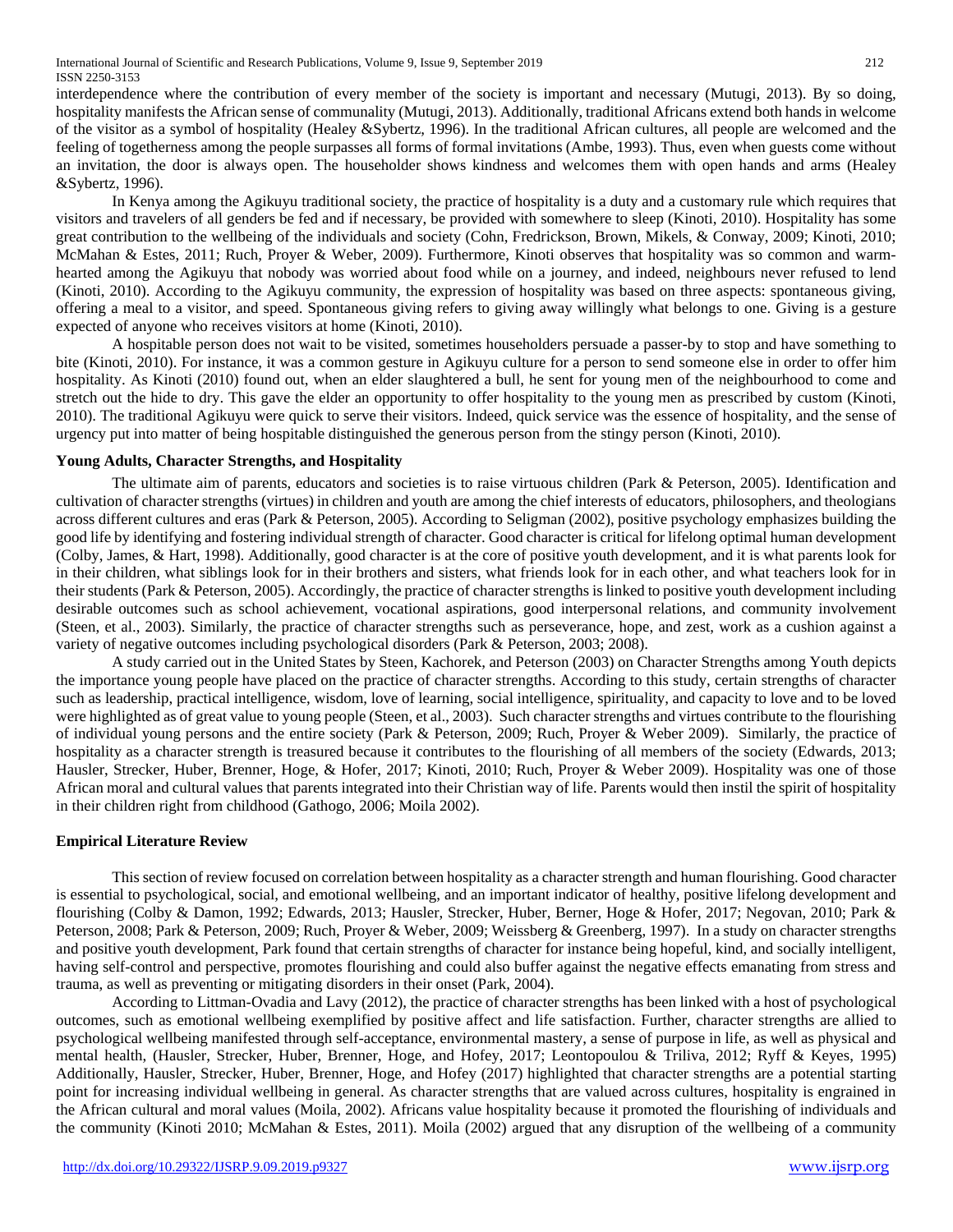demands a shared common meal by the members of the community for restoration to earlier state. Further, hospitality is a powerful tool that unites community, ancestors, and God (Moila, 2002). From the psychological perspectives, values contribute to individual's and community's wellbeing (Deci & Ryan, 2008). Character strengths are considered to be the basic building blocks of human goodness and human flourishing (Peterson & Seligman, 2004; Niemiec, 2013).

Different scholars present varied conceptualizations of human flourishing construct. According to Huppert and So (2013), flourishing is a combination of positive affect and effective functioning. It also refers to wellbeing and the experience of life going well (Huppert & So, 2013). Flourishing epitomizes mental health, and it relates to high levels of mental well-being (Huppert, 2009; Keyes, 2002; Ryff & Singer, 1998). Keyes and Annas (2009) argued that, mental wellbeing does not suggest absence of mental illness, rather, it is a distinct feature of effective functioning and positive feelings. Consequently, Keyes (2002) claimed that flourishing is the product of mentally healthy individuals having high levels of emotional wellbeing, feeling happy and satisfied, and having a purpose in life. More to that, flourishing persons feel some degree of accepting all parts of themselves, have mastery of environment, have a sense of personal growth in the sense that they are growing, evolving, and changing, and they have a sense of autonomy and an internal locus of control (Dougherty & Dunn, 2008; Keyes,2002; Losanda & Fredrickson ,2005). This corresponded to Ryff and Keyes' (1995) conceptualization of psychological wellbeing indicating that flourishing is synonymous to wellbeing.

Keyes (2002) considered people who are not flourishing to be languishing. For instance, Keyes (2002) carried out a study in the United States among adults aged between 25 to 74 years. The study compared and investigated prevalence and psychosocial functioning associated with the categories of mental health and major depression. The study revealed that languishing individuals manifested amount of chronic diseases such as major depression and activity limitation, whereas flourishers were in exceptionally better physical health and functioned well (Corey, 2002). Flourishers were high in positive emotions and positive functioning, whereas languishing individuals reported both low positive emotions and positive functioning (Johnson, Jones, Scholes, & Carras, 2013) such as feeling void, stuck in life, and lack of interest and engagement (Johnson, Jones, Scholes, & Carras, 2013; Keyes, 2005; 2013). Individuals who are neither flourishing nor languishing are considered to have moderate mental health (Keyes, 2005; 2013; Ryff, 1989; Ryff & Keyes, 1995).

According to Johnson, Jones, Scholes, and Carras (2013), Keyes (2002; 2007), and Lamers (2012), flourishing involves the presence of mental health characterized by the presence of high levels of emotional wellbeing and positive functioning (Karas, Cieciuch, & Keyes, 2014; Keyes, 2006). According to Huppert (2009), Huppert and So (2013), and Keyes (2002), flourishing refers to having high levels of both eudaimonic wellbeing and hedonic wellbeing. Hedonic wellbeing comprises emotional wellbeing which in turn consists of components that include; life-satisfaction, happiness, and the balance between positive and negative feelings (Diener, 1984), whereas eudaimonic wellbeing is made up of social wellbeing and psychological wellbeing.

Emotional wellbeing consists of a positive balance of pleasant to unpleasant feelings and mental assessment of being satisfied with life (Keyes, 2003; Lamers, Bohlmeijer, Westerhof, ten Klooster, & Keyes, 2011; Machado, & Bandeira, 2015). For instance, the pleasant feelings are operationalized as positive affect, happiness, and life satisfaction (Langeland, 2014). Positive emotions is exemplified by feelings such as cheerfulness, being in good spirits, happiness, peacefulness, being satisfied, calmness, and being full of life (Langeland, 2016). Life satisfaction is reflected by a sense of satisfaction with past or present life (Keyes, 2003). The feelings of happiness are reflected by being happy with one's past or present life (Keyes, 2003). According to Fredrickson (2004), positive emotions expand people's cognitive activities, reduce arousal of persistent negative emotions, activate psychological resilience, and fuels physical and psychological wellbeing. Consequently, this improves people's emotional wellbeing leading to human flourishing (Langeland, 2014). Similarly, the practice of hospitality contributes to individual's emotional wellbeing by evoking positive emotions such as happiness. For instance, in Lashley's study on hospitality and hospitableness, one of the respondents admitted feeling happy by seeing the smile on the faces of the guests (Lashley, 2015).

On another plane, social wellbeing focuses on aspects that define optimal functioning in life such as social integration, social coherence, social contribution, social acceptance, and social actualization. Social integration entails the assessment of the quality of an individual's relationship to community and society (Keyes, 1998). Further, it is the degree to which individuals feel they share something in common with others who make their social reality. Socially integrated persons feel that they fit to the society. Social contribution focuses on one's social value which includes the belief that one is an important member of society, and possesses something valuable to give to the society (Keyes, 1998). Social coherence refers to the view of the quality, organization, and operation of the social world, and a concern for knowing about the world (Keyes, 1998).

Socially coherent individuals endeavor to understand what is happening around them rather than being concerned with the nature of world they live in (Keyes, 1998; Lashley, 2008). Social actualization is the belief in the development of society and the sense that it's potential is realized through its institutions and citizens. Healthier individuals recognize society's potential and are hopeful about the condition and future of society. Finally, social acceptance entails the understanding of society through the character and qualities of other people. Persons who demonstrate social acceptance think that others are capable of kindness, trust others, and believe that people can be productive (Keyes, 1998; Lashley, 2008).

Conversely, the practice of hospitality contributes to the social wellbeing of individuals and society at large. For instance, according to Healey and Sybertz (1996), hospitality is a way of life that is closely bound with personal and communal relationships. This brings about the aspects of social integration; in which individuals feel they fit in the community, and social acceptance where individuals show kindness to others thus promoting interpersonal relationships. Hospitality is grounded on the fact that no one exists alone; rather, each and every one is part of the whole community (Gathogo, 2008). This manifests social contribution, in which through hospitality, individuals contributes to the welfare of the whole community.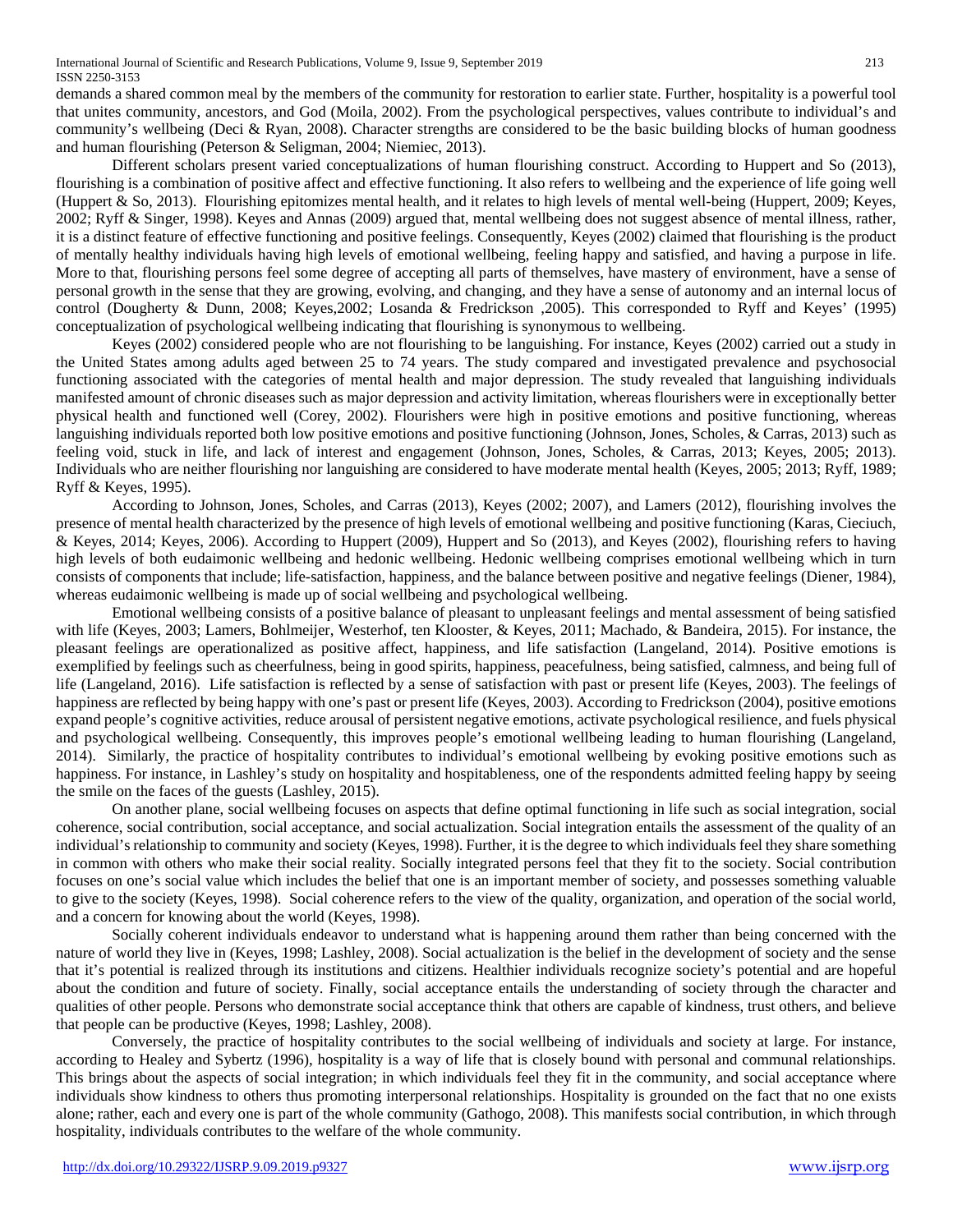The third dimension of human flourishing is psychological wellbeing that focuses on human development and existential challenges. Ryff (1989) identified six sub-dimensions that describe psychological wellbeing. The sub-dimensions include personal growth, autonomy, positive relations with others, environmental mastery, purpose in life, and self-acceptance, (Dougherty & Dunn, 2008; Garcia, Nima, & Kjell, 2014; Guo, Tomson, Guo, Li, Keller, & Soderqvist, 2015; Losanda & Fredrickson, 2005; Ryff, 1989, Ryff & Keyes, 1995; Machado & Bandeira, 2015; Seymour, 2015; Vescovelli, Albieri, & Ruini, 2014).

The first sub-dimension of psychological wellbeing is personal growth that is a fundamental element that contributes to optimal psychological functioning (Ryff, 1989; Ryff & Singer, 1996). Effective psychological functioning requires a continuous development and growth of one's self in order to expand as a person (Negovan, 2010; Ryff, 1989; Ryff & Singer, 1996). Personal growth is achieved through personal actualization and awareness of one's abilities (Ryff, 1989; Ryff & Singer, 1996).

Focusing on the sub-dimension of autonomy, literature emphasizes that, human beings possess qualities such as self-rule, independence, and the regulation of behavior (Ryff, 1989; Ryff & Singer, 1996; Seymour, 2015). Self-actualizers are described as showing independent functioning and resistance to the influence of culture (Ryff & Singer, 1996). Thus, an individual capable of functioning effectively is described as having an internal locus of evaluation, whereby one does not depend on others for approval, but evaluates oneself by personal ideals (Ryff, 1989; Ryff & Singer, 1996; Stegeman, 2014).

The sub-dimension of positive relations with others is concerned with interpersonal relationship. This refers to a close association between two or more people that may range in duration from being to enduring (Ryff, 1989; Ryff & Singer, 1996; Seymour, 2015). Many theories on human relations emphasize the importance of sincere and trusting interpersonal relationships (Ryff, 1989; Ryff & Singer, 1996). A person's ability to love for example is perceived as a significant component of mental health (Ryff, 1989). Moreover, a better understanding of relationships and values, and possessing the skills to develop them, enhances good relations at places of work, in family, and in the society, thus building a world that is safe and more civilized (Roffey, 2012). Self-actualizers are empathic and affectionate to all human beings, are capable of making deeper friendships, and can identify themselves with others (Ryff, 1989; Ryff & Singer, 1996). Thus, a positive relationship with others is emphasized in the conceptions of psychological wellbeing (Ryff, 1989; Ryff & Singer, 1996).

Another sub-dimension of psychological wellbeing is environmental mastery that entails the ability of a person to choose or create environments suitable to his or her mental conditions (Garcia, Nima, & Kjell, 2014; Ryff & Singer, 1996; Seymour, 2015). Additionally, maturity manifests itself when a person is able to participate in a significant sphere outside of self (Ryff, 1989; Ryff & Singer, 1996). Environmental mastery demands one's ability to advance in the world and change it in creativity through physical or mental activities (Ryff, 1989; Ryff & Singer, 1996). Active participation in and mastery of the environment are elements of an integrated framework of positive psychological wellbeing (Ryff, 1989; Ryff & Singer, 2008; Seymour, 2015).

Concerning the sub-dimension of purpose in life, Frankl (1946/2004) observes that, searching for meaning in life is the main motivation of human beings, and this serves as a central component of people's psychological and subjective wellbeing (Damasio, Pimenteira de Mello, & Pereira de Silva, 2013; Klein,2017; Perugini, Iglesia, Solano, & Keyes, 2017). Further, maturity entails a clear understanding of the purpose in life, a sense of directedness, and intentionality (Ryff, 1989; Ryff & Singer, 1996). Additionally, individuals are engaged in changing their purposes or goals of life, to become more productive and emotionally integrated in later life (Ryff & Singer, 1996). Consequently, one who functions positively has goals, intentions, and a sense of direction, all of which contribute to the feeling that life is meaningful (Ryff, 1989; Ryff & Singer, 1996).

Lastly, the sub-dimension of self-acceptance is a fundamental component of mental health. It is a characteristic of optimal functioning, maturity, and self-actualization (Ryff, 1989; Ryff & Singer, 1996). According to Carson and Langer (2014), absence of the ability to unconditional self-acceptance can lead to a variety of emotional problems. Bernard (2013) observes that, self-acceptance can be a catalyst for alleviation of emotional misery, as well as an energizer supporting growth towards happiness and fulfilment. Further, self-acceptance involves a realistic, personal awareness of one's strengths and weaknesses (Bernard, 2013). Moreover, Shepard (1979) notes that self-acceptance is achievable when one tolerates his or her imperfections, rather than being critical to self, or trying to solve own defects. Accordingly, it is important to accept one's self and past life (Bronfman, Cisternas, Lopez-Vazquez, Maza, & Oyanedel, 2015; Niemiec, 2013; Ryff, 1989; Ryff & Singer, 2008; Schwaz & Boehnke, 2004). Consequently, having positive attitudes towards self and the practice of character strengths are vital aspects of positive psychological wellbeing (Ryan, Huta, & Deci, 2006; Ryff, 1989; Seymour, 2015).

Equally, the practice of hospitality contributes to the psychological wellbeing of the society, thus promoting human flourishing. For instance, a study by Kinoti on Gikuyu traditional moral values among old, middle and young age group Gikuyu members revealed that the practice of hospitality promoted goodwill between people (Kinoti, 2010). People took care of each through provision of food and this averted any possible curse (Kinoti, 2010). This in turn promoted positive relations in the community. The same study revealed that a hospitable person does not only cater for his own future welfare but also for that of his children and other members of the community (Kinoti, 2010). Thus, through hospitality, individuals are able to participate in a significant sphere outside of self (Ryff, 1989; Ryff & Singer, 1996), own family and community. This in turn promotes the aspect of environmental mastery through creatively changing the lives of visitors who come to their homes. According to Kinoti (2010), the practice of hospitality was valued mainly because it promoted the wellbeing of the community and the welfare of the individuals in the community.

#### **Literature Gap**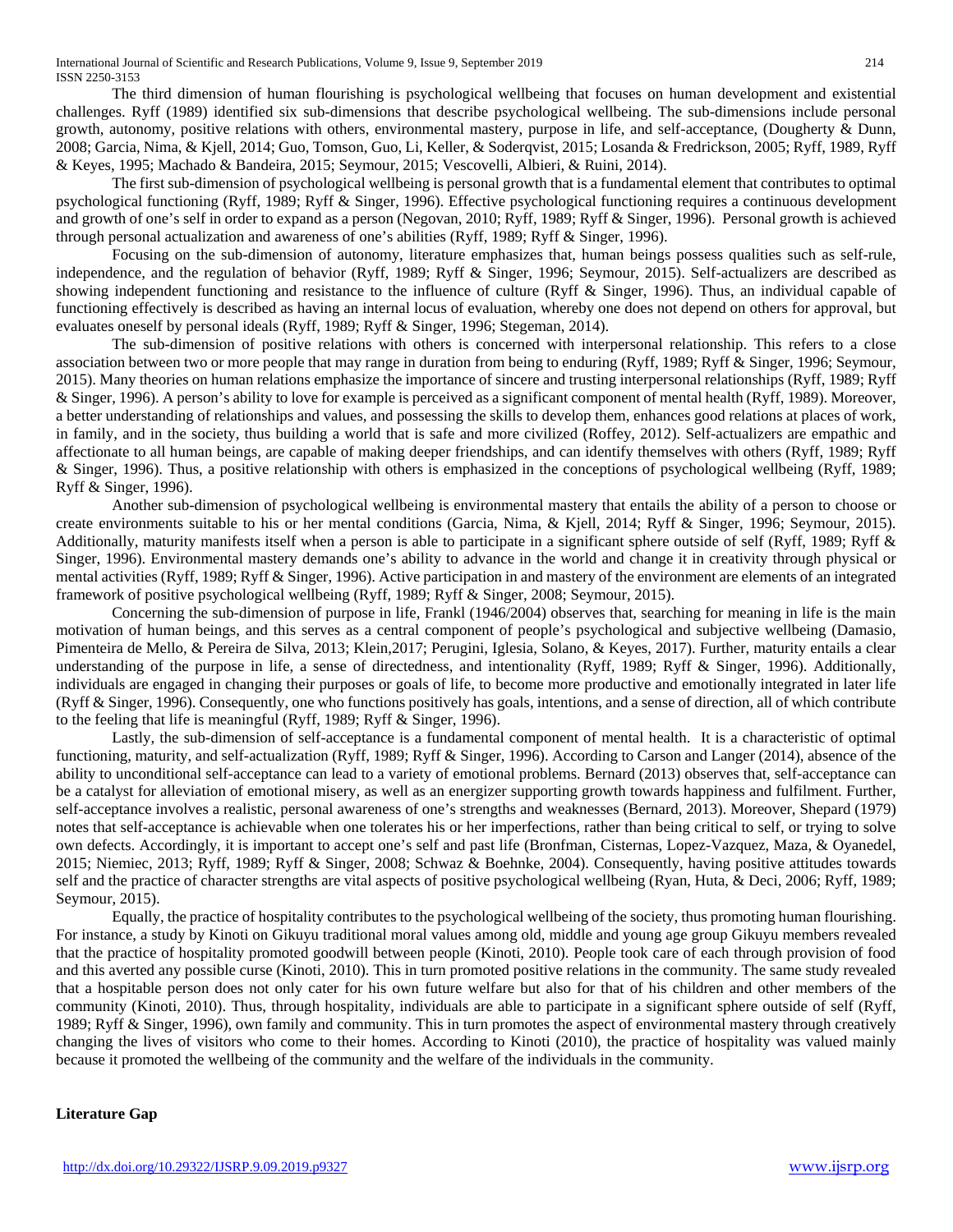Values are categorized as character strengths, and they contribute to human flourishing (Lopez & Synder, 2007; Keyes, Fredrickson, & Park, 2012; Peterson & Seligman, 2004; Selvam, 2010). However, there has been a marked shift in the understanding and expression of hospitality among societies today. Hospitality is a perennial value in all cultures, but it is being altered as a result of modernization exhibited through trends like urbanization (Healey & Sybertz, 1996; Meler & Lemmer, 2015). Due to the work and demands of urban life, people have less time to welcome others to their homes and offer hospitality (Healey & Sybertz, 1996). This realization was the main reason for this study. However, psychological literature on hospitality as a character and its contribution to human flourishing are limited. Instead, too much of the emphasis is on hospitality as an industry. More to that, there are no known psychological studies on correlation between hospitality and human flourishing in Kenya from the literature reviewed (Ryff, 1989; Keyes, 1998; Seymour, 2015).

## III RESEARCH METHODOLOGY

Quantitative research design was employed**.** The sample for the study comprised of 308 young African adults purposely selected from four parishesin Nairobi and Nakuru Counties, Kenya. The parishes were purposively sampled because of the diverse representation of population. Convenience sampling was employed to select two parishes from Nairobi County and two parishes from Nakuru County because of the presence of established young adults' groups in the church.

Adult Mental Health Continuum Scale- short form (MCH-SF) and Hospitality Scale were employed as instruments for data collection. MCH-SF comprehensively measures the degree of positive mental health across the dimensions of emotional, social, and psychological wellbeing (Solano, 2014). The Mental Health Continuum comprise of three levels of positive mental health: Flourishing, moderate, and languishing mental health (Guo et al, 2015; Keyes, 2005; 2013). The MHC-SF consists of 14 items that were chosen as sample items representing the construct definition for each aspect of wellbeing. Three items were chosen (interested in life, happy, and satisfied) to represent emotional wellbeing, six items (one item from each of the 6 dimensions) were chosen to represent psychological wellbeing, and five items (one item from each of the 5 dimensions) were chosen to represent social wellbeing (Guo, et al., 2013; Keyes, 2002; 2009; Keyes, 2017; Petrillo, Capone, Caso, & Keyes, 2015).

The respondents are asked to rate the frequency of every feeling on a 6-point Likert Scale (0=never, 1-once or twice a month, 2=about once a week,  $3=$  two or three times a week,  $4=$ almost every day,  $5=$ every day). To be diagnosed with flourishing mental health, individuals must experience 'everyday' or 'almost every day' at least one of the three signs of emotional wellbeing and at least six of the eleven signs of psychological and social wellbeing during the past month. Individuals who exhibit low levels ('never' or 'once' or 'twice') during the past month on at least one measure of emotional wellbeing, and low levels on at least six measures of psychological and social wellbeing are diagnosed with languishing mental health. Moderately mentally healthy are neither languishing nor flourishing (Guo, et al., 2015; Keyes, 1998; Keyes, 2005; 2007; 2009; Ryff, 1989; Petrillo, Capone, Caso, & Keyes, 2015).

MHC-SF is scored by summing up the items yielding a total score ranging from 0 to 70. Subscale scores range from 0 to 15 for the emotional wellbeing, from 0 to 25 for social wellbeing, and from 0 to 30 for psychological wellbeing (Keyes, 2009). Flourishing mental health is defined by reporting greater or equal to one of the three emotional wellbeing signs, and six of the eleven social and psychological subscale combined experienced "everyday" or "5 – 6 times a week". Higher scores indicate greater levels of positive wellbeing (Keyes, 2009).

A research carried out by Perugini, Iglesia, Solano and Keyes (2017) in an Argentinean context indicate that MHC-SF has shown excellent internal consistency (>.80) and discriminant validity in adolescents of ages 12-18 and adults in the United States, in the Netherlands, and in South Africa (Keyes, 2002; 2005, 2006; 2007; Keyes, Biswas-Diener, & King, 2008; Lamers, Westerhof, Bohlmeijer, ten Klooster, & Keyes, 2011 Westerhof & Keyes, 2009). The total MHC-SF scale reported an internal consistency coefficient (Cronbach's alpha) of .89 (Perugini, Iglesia, Solano & Keyes, 2017).

The Hospitality Scale has 9-items scored in a 5-point Likert scale, where 1 means "Very much unlike me." and 5 means "Very much like me." Typical items of the scale read: "I make sure that my guests have better food than what I would normally have" or "I enjoy spending ample time with my guests". These items were identified from literature review. In an unpublished data-set, the correlation between the items was significant indicating that the items were measuring related dimensions that add together to form a single construct. Factor Analysis using Principal Component Analysis with Varimax Rotation suggested the emergence of a two-factor model : Dispositional Hospitality (with 6 items) that explained  $30.33\%$  of the total variations (Eigenvalue = 2.73) and Logistical Hospitality (with 3 items) explaining 15.03% of the variance (Eigenvalue  $= 1.353$ ). Further, the results reported internal consistency coefficient (Cronbach's alpha) of .919 for dispositional hospitality, and internal consistency coefficient (Cronbach's alpha) of .785 for logistical hospitality. The overall Hospitality Scale reported an internal consistency coefficient (Cronbach's alpha) of .657. Hence, the scale is considered reliable to be used among Kenyan population.

Data analysis employed Statistical Package for the Social Sciences (SPSS). Pearson's Package Moment Correlation Tool (Pearson's r) was used to give insights on the association between hospitality and human flourishing.

## **Ethical Considerations**

The researcher endeavored to safeguard the dignity of participants by appreciating their right to choose to participate or withdraw from the study, to remain anonymous, and to be assured of privacy and confidentiality. In order to enhance confidentiality and privacy, the researcher used initials and numbers to identify participants. The researcher took all reasonable measures to protect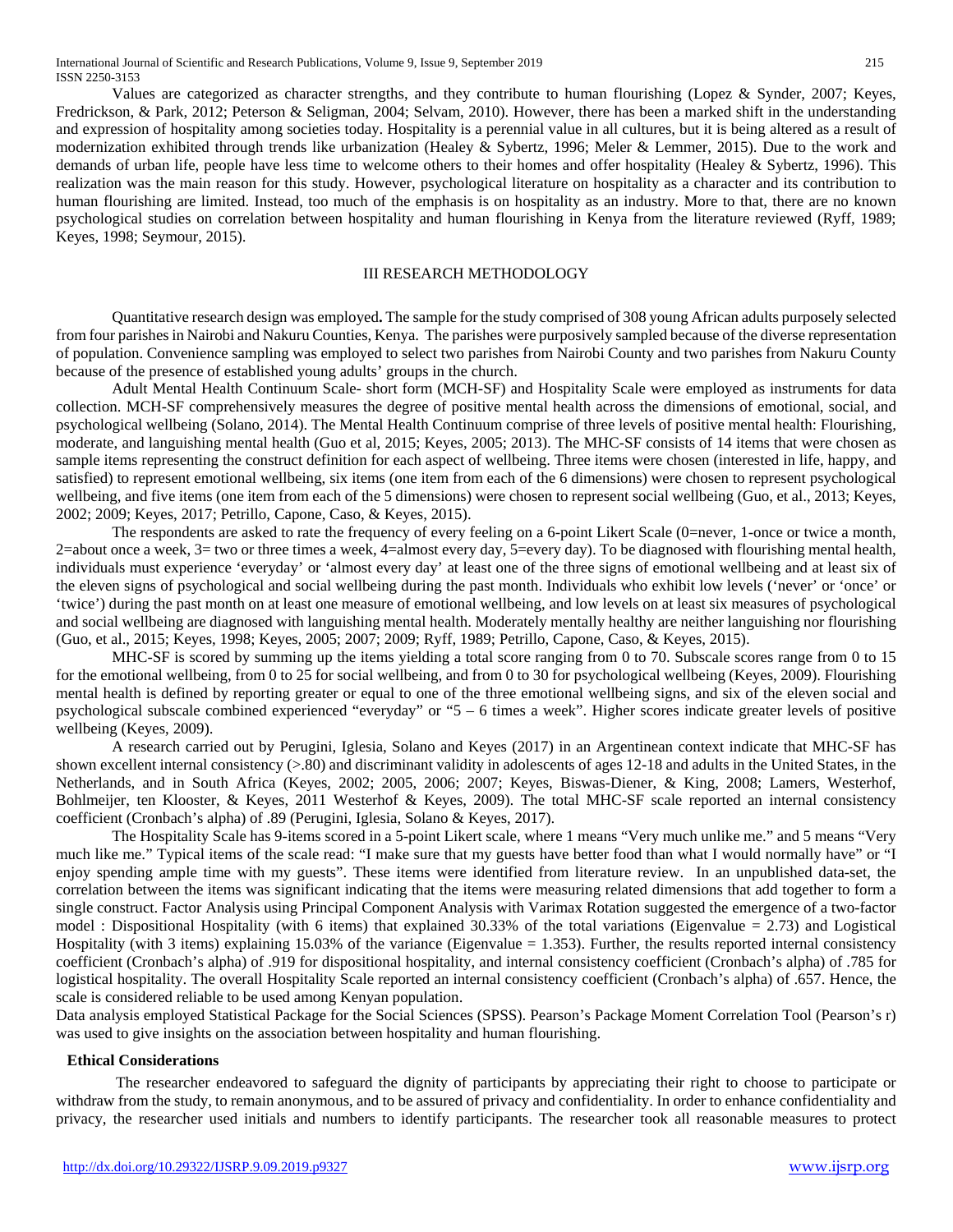participants from any psychological harm. All data collected was handled, preserved and stored with ultimate confidentiality before and after the research.

#### IV. RESULTS AND DISCUSSION

## **Research Question**

Was there a correlation between hospitality and human flourishing among young African adults in Nairobi and Nakuru counties?

Pearson's correlation was used and results summarized in Table 4.1. The study found a significant positive correlation between the overall hospitality score and human flourishing score  $(r=417, p<0.01)$ . The study also found out that hospitality had significant correlation with the three dimensions of human flourishing. For instance, the overall hospitality had significant correlation with emotional wellbeing ( $r=417$ ,  $p<01$ ), social wellbeing ( $r=278$ ,  $p<01$ ) and psychological wellbeing ( $r=341$ ,  $p<01$ ). Lastly, while dispositional hospitality is more aligned to emotional wellbeing  $(r=.422, p<.01)$ , logistical hospitality is significantly correlated to psychological wellbeing  $(r=.284, p<.01)$ .

|                               | Over.<br>Hosp. | Hum.<br>Flor. | <b>EWB</b> | <b>SWB</b> | <b>PWB</b> | Dis.<br>Hosp. | Log.<br>Hosp. |
|-------------------------------|----------------|---------------|------------|------------|------------|---------------|---------------|
| Overall hospitality           | 1              |               |            |            |            |               |               |
| Human Flourishing             | $.417**$       | 1             |            |            |            |               |               |
| <b>Emotional Well Being</b>   | $.417**$       | $.750**$      | 1          |            |            |               |               |
| Social Well Being             | $.278**$       | .809**        | $.531**$   | 1          |            |               |               |
| Psychological Well Being      | $.341**$       | .838**        | $.447**$   | $.439**$   | 1          |               |               |
| Dispositional Hospitality     | .919**         | $.428**$      | $.422**$   | $.307**$   | $.334**$   | 1             |               |
| <b>Logistical Hospitality</b> | .785**         | $.258**$      | $.266**$   | $.137*$    | $.284**$   | $.476**$      | 1             |

Note<sup>4</sup>: Sample size = 283, \*\*Correlation is significant at the 0.01 level (2-tailed), \*Correlation is significant at the 0.05 level (2-tailed).

The study further revealed a significant positive correlation between hospitality and dimensions of human flourishing, that includes Psychological wellbeing that encompasses (personal growth, autonomy, positive relations with others, environmental mastery, purpose in life, and self-acceptance); Social wellbeing that comprises (social integration, social coherence, social contribution, socialacceptance, and social actualization); Emotional wellbeing which consists of (life-satistfaction, happiness, and the balance between positive and negative feelings. ) for instance, the study revealed that overall hospitality had significant and positive correlation with self-acceptance (r=.316, p<.01) positive relations with others (r=.291, p<.01) and environmental mastery (r=.285, p<.01) as summarized in Table 4.6. The results of Table 4.2 further displayed that dispositional hospitality had significant positive correlation with positive relations with others (r=.316, p<.01), environmental mastery (r=.300, p<.01) and social integration (r=.295, p<.01) whereas logistical hospitality had significant positive correlation with self-acceptance (r=.248, p<.01) and social contribution (r=.229, p<.01).

Table 4.2: Pearson's Correlation Matrix showing the Correlation between Hospitality and Sub-scales of Social and Psychological wellbeing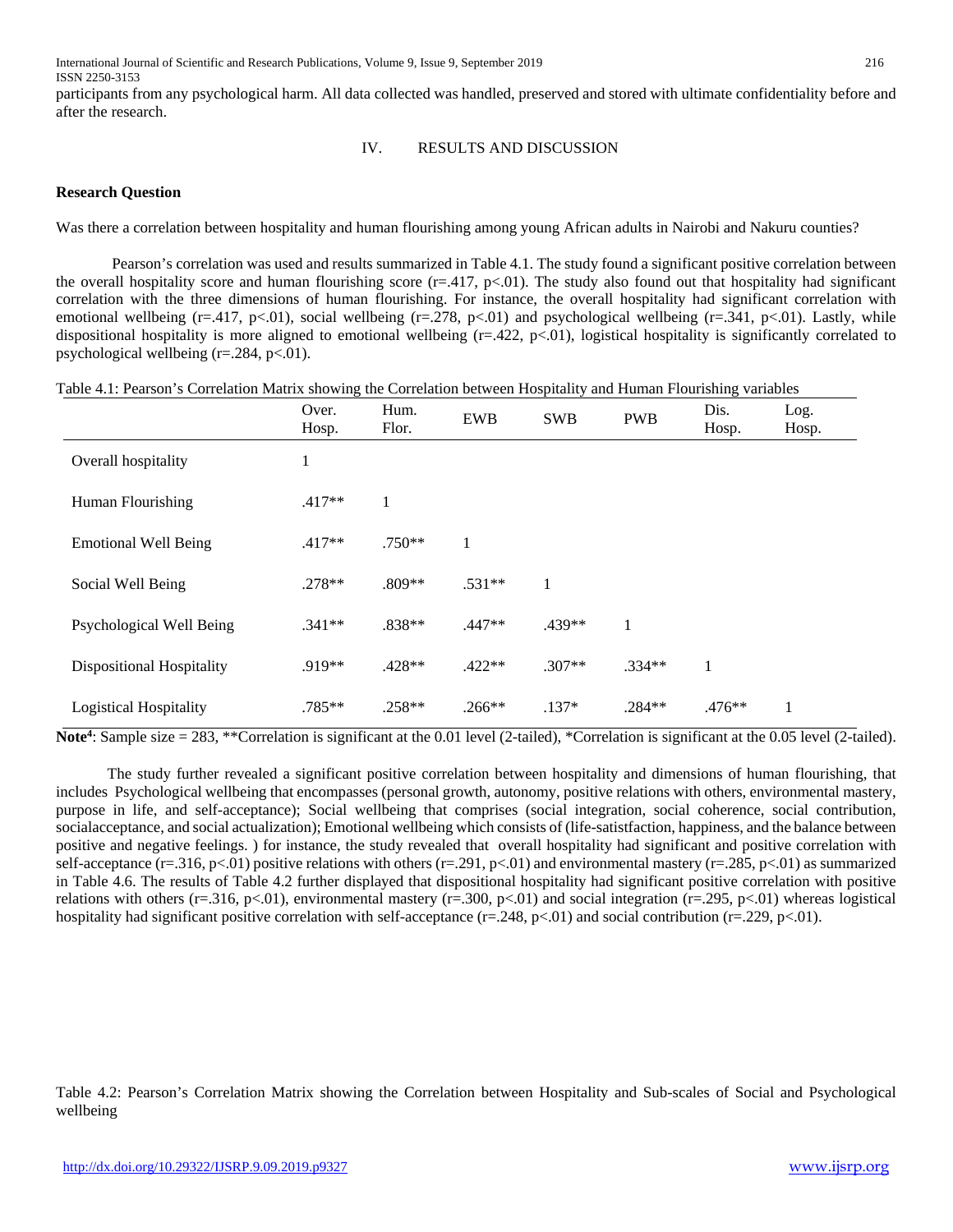|                                  | Over.<br>Hosp. | Dis.<br>Hosp. | Log.<br>Hosp. | Soc.<br>Contr. | Soc.<br>Inter. | Soc.<br>Act. | Soc.<br>Acc. | Soc.<br>Coher. |
|----------------------------------|----------------|---------------|---------------|----------------|----------------|--------------|--------------|----------------|
| Overall hospitality              | 1              |               |               |                |                |              |              |                |
| <b>Dispositional Hospitality</b> | .919**         | 1             |               |                |                |              |              |                |
| <b>Logistical Hospitality</b>    | .785**         | $.476**$      |               |                |                |              |              |                |
| Social Contribution              | $.231**$       | $.182**$      | $.229**$      | 1              |                |              |              |                |
| Social Integration               | $.284**$       | .295**        | $.171**$      | .382**         | 1              |              |              |                |
| Social Actualization             | $.176***$      | $.201**$      | 0.076         | $.277**$       | $.321**$       | 1            |              |                |
| Social Acceptance                | $.146*$        | $.203**$      | 0.005         | .199**         | $.331**$       | .428**       | 1            |                |
| Social Coherence                 | $.120*$        | $.171**$      | $\Omega$      | $.214**$       | $.208**$       | $.452**$     | $.476**$     | $\mathbf{1}$   |
| Self-Acceptance                  | $.316**$       | $.290**$      | $.248**$      | $.387**$       | $.370**$       | $.179**$     | $.247**$     | $.145*$        |
| <b>Environmental Mastery</b>     | $.285**$       | $.300**$      | $.164**$      | $.266**$       | $.312**$       | $.245**$     | .199**       | $.208**$       |
| Positive Relations with others   | .291**         | $.316**$      | $.151*$       | $.252**$       | $.240**$       | $.204**$     | $.232**$     | $.196**$       |
| Personal Growth                  | $.238**$       | $.227**$      | $.173**$      | .199**         | $.244**$       | $.256**$     | $.140*$      | $.184**$       |
| Autonomy                         | $.172**$       | $.148*$       | $.150*$       | $.234**$       | $.274**$       | $.200**$     | 0.086        | $.157**$       |
| Purpose in life                  | .194**         | $.180**$      | $.150*$       | .199**         | .249**         | $.135*$      | $.174**$     | $.182**$       |

Note<sup>5</sup>: Sample size = 283, \*\*Correlation is significant at the 0.01 level (2-tailed), \*Correlation is significant at the 0.05 level (2-tailed).

#### V. DISCUSSION

Generally, there is a significant positive correlation between hospitality as a character strength and human flourishing  $(r = .417, )$ p<.01). These findings are in agreement with Colby and Damon (1992) and Negovan (2010) who opined that good character is essential to emotional, psychological, and social wellbeing, and an important indicator of healthy, positive lifelong development and flourishing. Park and Peterson (2006) observed that certain strengths of character for instance being hopeful, kind, and socially intelligent, having self-control and perspective, promotes flourishing and can also buffer against the negative effects emanating from stress and trauma, as well as preventing or mitigating disorders in their onset. Additionally, Hausler et al. (2017) stated that character strengths are a potential starting point for increasing individual wellbeing in general.

The results of this study revealed a significant positive correlation between hospitality and human flourishing among young African adults in Nairobi and Nakuru counties.

#### **Conclusion**

The findings of this study revealed a significant positive link between hospitality and human flourishing in the young African adults from Nairobi and Nakuru counties. This implies that emotional, psychological, and social wellbeing are important indicators of healthy, positive lifelong development and flourishing which in turn improves hospitability of the young African adults.

## **Recommendations**

#### **Policy Recommendations**

This study proposes two recommendations. First, the study recommends that young adults be guided and trained in character strengths such as hospitality so that African cultural values are preserved and their flourishing is enhanced. This will be accomplished through giving guidance, seminars and workshops on character strengths. Second, given that a significant positive relationship was established between hospitality and human flourishing, the present study recommends training children from an early age the value of hospitality and generosity.

This will be achieved by encouraging children to practice the value of sharing what they have with others at home, school, and in the society. Further, it will be attained when parents and significant others practice genuine hospitality thus becoming role models that can be emulated by children. More to that, leaders holding different positions in the society can help instill the value of hospitality by executing their duties guided by character strengths such as respect, honesty, integrity, love, kindness…etc. This will in turn allow young people and children learn to be hospitable without expecting anything in return. Subsequently, this will help build strong positive relationships with others in the society.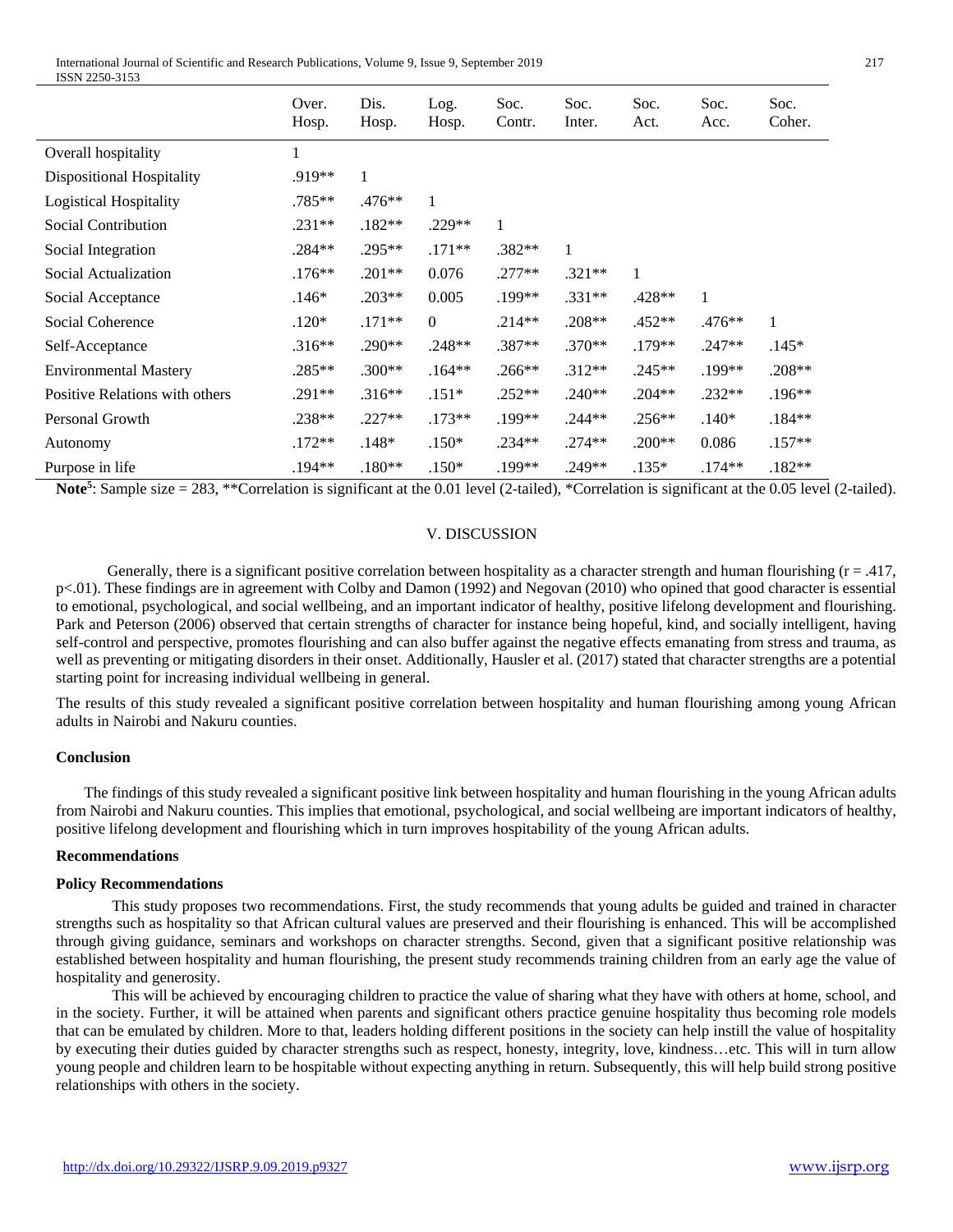#### **REFERENCES**

- Ambe, J. (1993). *Meaningful celebration of the sacrament of reconciliation in Africa.* Eldoret: AMECEA Gaba Publications.
- *American heritage dictionary of the English language*. (2001). Boston: Houghton Mifflin.
- Annas, J. & Keyes, C.L.M. (2009). Feeling good and functioning well: Distinctive concepts in ancient philosophy and contemporary science. *The Journal of Positive Psychology*, 4 (3), 197- 201.
- Arnett, J. J. (2004). *Emerging adulthood: The winding road from the late teens through the twenties*. New York: Oxford University Press.
- Bagwell, C., Bender, S., Andreassi, C., Kinoshita, T., Montarello, S., & Muller, J. (2005). Friendship quality and perceived relationship changes predict psychosocial adjustment in early adulthood. *Journal of Social and Personal Relationships*, 22, 235–254.
- Baker, G. (2013) '*Introduction', in G. Baker (ed.) Hospitality and World Politics*. New York: Palgrave Macmillan.
- Bernard, E. (Ed.). (2013). The *Strength of Self-Acceptance: Theory, Practice and Research.* New York: Springer.
- Boyatzis,R.E. (1998). *Transforming Qualitative Information*. Cleveland: Sage
- Braun, V. & Clarke, V. (2006). Using thematic analysis in psychology. *Qualitative Research in Psychology*. 3, 77-101
- Burrell, B. (1997). *The Words We Live By*. New York: Free Press.
- Camargo, L.O.L. (2015). The interstices of hospitality. *Research in Hospitality Management*, 5 (1), 19-27.
- Carson, S., & Langer, E. (2004). Mindful practice for clinicians and patients. In L. Haas (Ed.), *Handbook of Primary Care Psychology*. London: Oxford.
- Chalofsky, N., & Krishna, V. (2009). Meaningfulness, commitment, and engagement:
- The intersection of a deeper level of intrinsic motivation. *Advances in Developing Human Resources*, 11(2), 189–203.
- Chinchen, D. (2000). The Art of Hospitality: African Style, EMQ,36(4),472-481
- Christopher, J.C. (1999). Situating psychological wellbeing: Exploring the cultural
- roots of its theory and research. *Journal of Counseling and Development*, 77(2), 141-152.
- Christopher, J.C., Richardson,F.C., &Slife, B.S. (2008). Thinking through positive psychology. *Theory and Psychology*, 18, 155.
- Coffey, J.K., Wray-Lake, L., Mashek, D., & Branand, B. (2014). A multi-study examination of wellbeing theory in college and community samples. *Journal of Happiness Studies*, 16(6), 1401-1421.
- Cohn, M., & Fredrickson, B. (2009). Positive emotions. In S. J. Lopez & C. R. Snyder (Eds.), *Oxford Handbook of Positive Psychology* (2nd Ed.). NY: Oxford University Press.
- Cohn, M.A., Fredrickson, B.A., Brown, S.L., Mikels, J.A., & Conway, A.M. (2009). Happiness unpacked: Positive emotions increase life satisfaction by building resilience. *Emotion*, 9 (3), 361-368.
- County Government of Nakuru (2018). *Nakuru County Integrated Development Plan* (2018-2022). Nakuru.
- Crandell, T., Crandell, C. & Vander Zanden, J. (2012). *Human development*. New
- York: McGraw-Hill.
- Creswell, J. W. (2014). *Research Design: Qualitative, Quantitative, and Mixed Methods Approaches*. London: Sage.
- Csikszentmihalyi, M. (1988). The flow experience and its significance for human psychology. In I. Csikszentmihalyi & M. Csikszentmihalyi (Eds.), *Optimal experience: Psychological studies of flow in consciousness*. NY: Cambridge University Press.
- Damon, W, & Colby, A., & (1992). *Some do care: Contemporary lives of moral commitment*. New York: Free Press.
- Debats, D., Van der Lubbe, P., &Wezeman, F. (1993). On the psychometric properties of the life regard index (LRI): A measure of meaningful life: An evaluation in three independent samples based on the Dutch version. *Personality and Individual Differences*, 14,337–345.
- Deci, E.L. & Ryan, R.M. (2008). Hedonia, eudaimonia and wellbeing: An introduction. *Journalof Happiness*, 9, 1-11.
- Dedi, D. (2011). *Borrowing Fire: An Anthology of Poetry and Short stories*. U.S.A: Trafford Publishing.
- Derrida, J. (1998). Hospitality, justice, and responsibility: A dialogue with Jacques Derrida. In R. Kearney an M. Dooley (eds.) *Questioning Ethics: Contemporary Debates in Philosophy.* London, UK: Routledge
- Diamond, S.A. (2008). The therapeutic power of sleep. *Psychology today*.
- Diener, E. (2000). Subjective wellbeing: The science of happiness and proposal for national index. *American Psychologist*, 55, 34-43.
- Diener, E., Lyubomirsky, S. L., & King, L., & (2005). The benefits of frequent positive affect: Does happiness lead to success? *Psychological Bulletin*, 14,803–855.
- Echema, A. (1995). *Corporate Personality in Traditional Igbo Society and the Sacrament of Reconciliation*. Frankfurt, Berlin: Peter Lang.
- Edwards, S.D. (2005). A psychology of breathing methods. *International Journal of Mental Health Promotion,* 7 (4), 28-34.
- Edwards, K.R. (2013). The role of humour as a character strength in positive psychology. *Electronic Thesis and Dissertation Repository*. 1681
- Ezenweke, E.O. &Nwadialor, L.K (2013). Understanding human relations in African Traditional Religious Context in the face of globalization: Nigerian Perspectives. *American International Journal of Contemporary Research*, 3(2), 61- 70.
- Frankl, V. E. (2004). *On the Theory and Therapy of Mental Disorders: An Introduction to* Logotherapy and Existential Analysis (James M. Dubois, Trans.). New York: Brunner-Routledge.
- Fredrickson, B. L. (2001). The role of positive emotions in positive psychology: The broaden-and-build theory of positive emotions. *American Psychologist*, 56(3), 218– 226.
- Froh, J.J. (2004). The history of positive psychology: Truth be told. *The Psychologist*, 16(3), 18-20.
- Gable, S., & Haidt, J. (2005). What (and Why) Is Positive Psychology? *Review of General Psychology*. 9(2), 103-110.
- Gathogo, J.M. (2006). African Hospitality: Is it compatible with the ideal of Christ's hospitality? *Churchman*, 120(1), 39-56.
- Gathogo, J.M. (2008a). Some expressions of African hospitality today. Scriptura, 99, 275-287.
- Gathogo, J.M. (2008b). African philosophy as expressed in the concepts of hospitality and ubuntu. *Journal of Theology for Southern Africa*, 130 (39-53).
- Gayet, C. & Juarez, F. (2014). Transitions to adulthood in developing countries. *Annual Review of Sociology*, 40(1), 521-538.
- Guo, Cheng & Tomson, Göran & Keller, Christina & Söderqvist, Fredrik. (2018). Prevalence and correlates of positive mental health in Chinese adolescents. *BMC Public Health*, 18(1), 1-11.
- Hall, S., Hyett, N. &McKinstry (2016). Youth perception of positive mental health. *British Journal of Occupational Therapy*, 78(8), 475-483.
- Han, S. (1988). The relationship between life satisfaction and flow in elderly Korean immigrants. In M. Csikszentmihalyi& I. Csikszentmihalyi (Eds.). *Optimal experience: Psychological studies of flow in consciousness*. New York: Cambridge University Press.
- Harris, G.W. (1999). *Agent-Centered Morality: An Aristotelian Alternative to Kantian Internalism.* Berkeley: University of California Press.
- Hausler, M., Huber, A., Strecker, C., Brenner, M., Hoge, T., & Hofer, S. (2017). Validation of a holistic measure for the construct of wellbeing-The German version of the Comprehensive Inventory of Thriving (BIT). *Diagnostica*, 63, 219-228.
- Heal, F. (1990), *Hospitality in Early Modern England*, Oxford: Oxford University Press.
- Healey, J. & Sybertz, D. (1996). *Towards an African Narrative Theology*. Nairobi: Pauline Publications Africa.
- Hsieh, W. (2011). Effects of intergenerational perceptions on subjective wellbeing of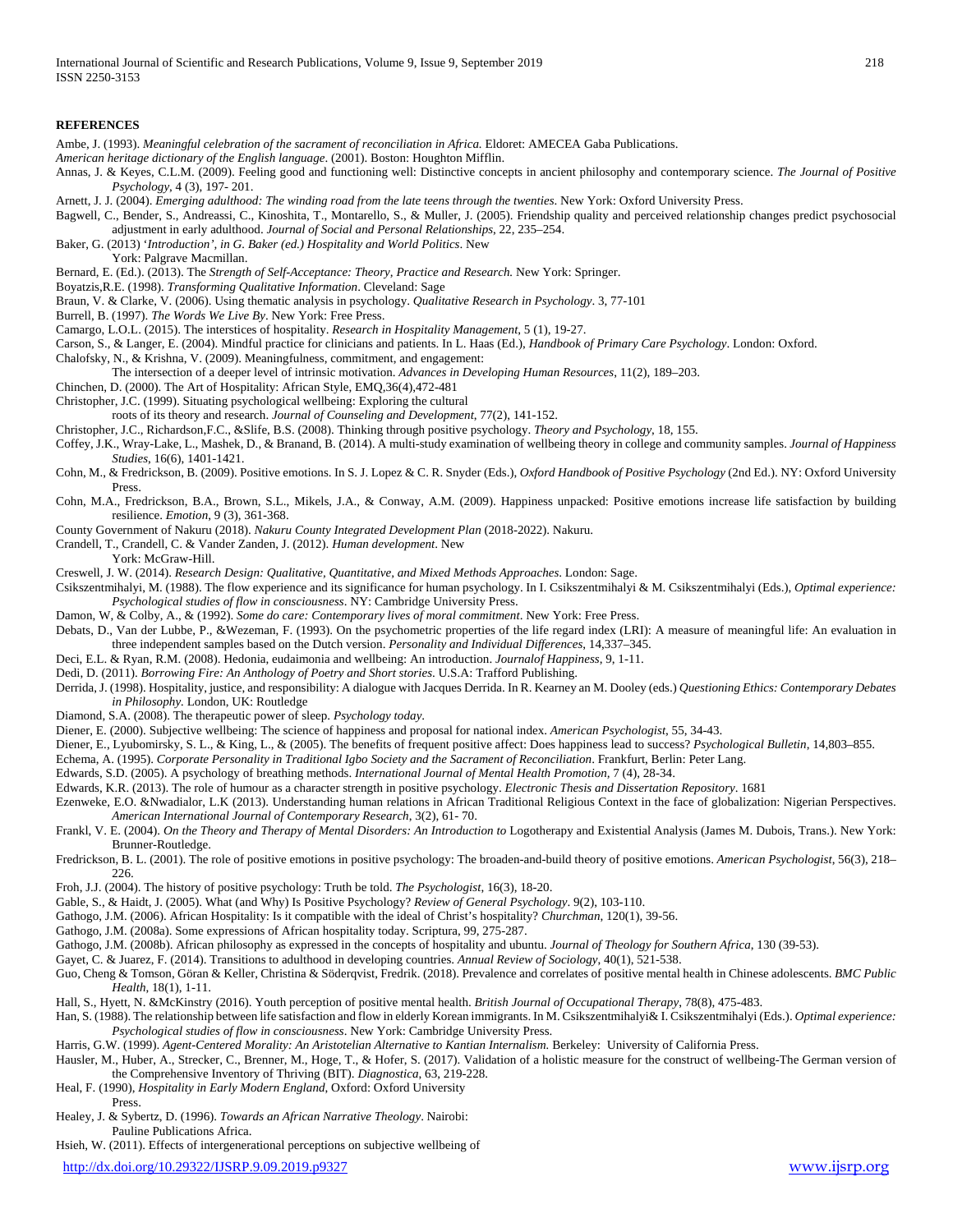older adults and their adult children. *Graduate Theses and Dissertations*. 10328

Hiatt, J. F. (1986). Spirituality, medicine, and healing. *Southern Medical Journal*, 79, 736–743.

- Hockert, E. (2015). *Ethics of Hospitality: Participatory tourism in Northern Nicaragua*. Rovaniemi, Finland: Lapland University Press
- Huppert, F.A. (2009). Psychological wellbeing. Evidence regarding its causes and consequences: Applied Psychology*, Health and Wellbeing*, 1,137-164.
- Huppert, F.A., & So, T.C. (2013). Flourishing across Europe: Application of a new conceptual framework for defining wellbeing. *Social Indicators Research*, 110(3), 837-861.
- Illies, J., & Reiter-Palmon, R. (2008). Responding destructively in leadership situations: The role of personal values and problem construction. *Journal of Business Ethics*, 82, 251-272.
- Iheanacho, N.N. (2016). Religio-cultural foundation and resources of human relations in Africa. *Sociology Mind*, 6, 65-74.
- Johnson, R.B., & Turner, L.A. (2003). Data collection strategies in mixed methods research. In A. Tashakkori& C. Teddlie (Eds.), *Handbook of mixed methods in social and behavioural research*. Thousand Oaks, CA: Sage.
- Jugder, N. (2016). The thematic analysis of interview data: an approach used to examine the influence of the market on curricular provision in Mongolian higher education institutions. (*Hillary Place Papers, 3rd edition*), University of Leeds.
- Julian, P.R. (2012). The law of hospitality. *Journal of Ethnographic Theory*, 2(1), 501-507.
- Keyes, C. L. M. (1998). Social wellbeing. *Social Psychology Quarterly, 61*(2), 121-
- 140.
- Keyes, C. L. M., & Ryff, C.D. (1995). The structure of psychological wellbeing revisited. *Journal of Personality and Social Psychology*, 69(4), 719-727.
- Keyes, C.L.M. (2002). The mental health continuum: From languishing to flourishing in life. *Journal of Health and Social Behavior*.; 43,207–222.
- Keyes, C. L. M. (2005). Mental illness and/or mental health? Investigating axioms of the complete state model of health. *Journal of Consulting and Clinical Psychology,*
- *73*(3), 539-548. Keyes, C. L. M. (2006). Mental health in adolescence: Is America's youth flourishing?
- *American Journal of Orthopsychiatry, 76*, 395–402.
- Keyes, C. L. M., Wissing, M., Potgieter, J. P., Temane, M., Kruger, A., & van Rooy, S. (2008). Evaluation of the Mental Health Continuum-short form (MHC-SF) in Setswana-speaking South Africans. *Clinical Psychology & Psychotherapy*, *15*(3).
- Kilpatrick, W., Wolfe, G., & Wolfe,S.M. (1994). *Books that Build Character.* New York: Simon and Schuster
- Kinoti, H. (2010). *African Ethics: Gĩkũyũ Traditional Morality*. New York, NY: Rodopi.
- Klein, N. (2017). Prosocial behavior increases perceptions of meaning in life. *Journal of Positive Psychology*, 12(4), 354-361
- Lamers, S. M. A., Westerhof, G. J., Bohlmeijer, E. T., Klooster, P. M., & Keyes, C. L. M. (2011). Evaluating the psychometric properties of the mental health continuumshort form (MHC-SF). *Journal of Clinical Psychology,* 67(1), 99–110.
- Lanctot, J. & Poulin, F. (2017). Emerging Adulthood Features and Adjustment: A Person-Centered Approach. *Emerging Adulthood*, 20(1), 1-13.
- Lashley, C. (2008). Studying Hospitality: Insights from social sciences. *Scandinavian Journal of Hospitality and Tourism*, 8(1), 69-84.
- Lashley, C. (2015). "Hospitality Experience: An introduction to hospitality management." *Journal of Tourism Futures*, 1 (2), 160-161.
- Lashley, C., Lynch, P., Mcintosh, A., Lugosi, P., &. Molz, G.J (2011). Theorizing hospitality. *Hospitality and Society*, 1(1), 3-24.
- Layland, E.K., Hill, B. J. & Nelson, L. J. (2018) Freedom to explore the self: How emerging adults use leisure to develop identity. *The Journal of Positive Psychology*, 13(1), 78-91
- LeFevre, J. (1988). Flow and the quality of experience during work and leisure. In M. Csikszentmihalyi& I. Csikszentmihalyi (Eds.), *optimal experience: Psychological studies of flow in consciousness*. New York: Cambridge University Press.
- Loginova, Irina & Gavrilyuk, Oksana & Zhivaeva, Yulia. (2013). Peculiarities of psychological wellbeing of little town and metropolis students: Social cultural Aspect. CBU *International Conference Proceedings.*1.258-263.
- Leontopoulou, S., &Triliva, S. (2012). Explorations of subjective wellbeing and character strengths among a Greek University student sample. *International Journal of Wellbeing,* 2, 251–270.
- Lincoln, Y. S., & Guba, E. G. (1985). *Naturalistic inquiry*. Beverly Hills, CA: Sage.
- Littman-Ovadia, H., & Lavy, S. (2012). Character strengths in Israel: Hebrew adaptation of the VIA inventory of strengths. *European Journal of Psychological Assessment*, 28(1), 41–50.
- Machado, W. D. L., & Bandeira, D. R. (2015). Positive Mental Health Scale: Validation of the Mental Health Continuum-Short Form. *Psico-USF*, 20, 259-274.

Major, C. (2013). "Youth mentorship partnership's friend's fitness program: Theoretical framework and promising preliminary findings for a new positive psychology intervention for grit and Positive youth development". *Masters of Applied Positive Psychology* (MAPP) Capstone Project 48.

- Mbiti, J.S. (2015). *Introduction to African Religion* (2nd Ed.). Long Grove, Illinois, USA: Waveland Press.
- McMahan, E.A., & Estes, D. (2011). Measuring lay conceptions of wellbeing: The beliefs about wellbeing scale. *Journal of Happiness Studies*, 12, 267- 287.
- Meler, C. & Lemmer, E. (2015). What do parents really want? Parents' perceptions of their children's schooling. *South African Journal of Education,*35(2), 1-11.
- Moila, M.P. (2002). *Challenging Issues in African Christianity*. Pretoria, CB: Powell Bible Centre.
- Mugenda, O.M., &Mugenda, A.G. (2003). *Research Methods: Quantitative and Qualitative Approaches*. Nairobi: ACTS Press.
- Müller, L & Ruch, W. (2011). Humor and strengths of character. *The Journal of Positive Psychology*, 6,368-376.
- Mutugi, J. G. (2013). Some expressions of African hospitality today. *Scriptura*, 99, 275- 287.
- Mwikamba, C.M (1999). "Changing Morals in Africa". In J.N.K.Mugambi and A.Naimyu-Wasike, (Eds) *Moral and Ethical Issues in African Christianity*. Nairobi: Acton, Nairobi City County (2017). *County Integrated Development Plan* (CIDP) 2018-2022. Nairobi.
- Negovan, V. (2010). Dimensions of students' psychosocial wellbeing and their measurement: Validation of a students' psychological wellbeing inventory. *Europe's Journal of Psychology*, 2, 85-104.
- Nyiel, P.A.R. (2014). *School based factors influencing provision of education for returnee students in secondary schools in Bor County of Jonglei State, South Sudan* (Master's thesis). University of Nairobi, Nairobi.
- Oduyoye, M, A. (2001). *Introducing African Women's Theology*. Sheffield, England: Sheffield Academic Press.
- O'Gorman, K.D. (2005). Modern hospitality: Lessons from the past. *Journal of Hospitality and Tourism Management*, 12(2), 141-151.
- O'Gorman, K. D. (2007). Dimensions of hospitality: exploring ancient and classical origins. In C. Lashley, A. Morrison, & P. Lynch (Eds.), *Hospitality: A Social Lens.* Amsterdam: Elsevier.
- O'Gorman, K.D. (2010). *Introduction to the origins of hospitality and tourism*. Goodfellow: Oxford.
- Olikenyi, G. (2001). *African Hospitality: A Model for the Communication of the Gospel* in the *African Cultural Context*. Nettetal: Steyler Verlag.
- Oso, Y.W., &Onen, D. (2016). *A General Guide to Writing Research Proposal and Report: A Handbook for Beginning Researchers*. Nairobi: The Jomo Kenyatta Foundation.
- Park, N. & Peterson, C. (2006). Character strengths and happiness among young children: Content analysis of parental descriptions. *Journal of Happiness Studies*, 7,323- 341.
- Park, N. & Peterson, C. (2008). Positive Psychology and character strengths: Application to school-based school counselling. *Journal of Professional School Counselling*, 12, 85-92.

Park, N., Peterson, C., & Seligman, M. E. P. (2006). Character strengths in fifty-four nations and the fifty US states. *The Journal of Positive Psychology*, 1(3), 118-129.